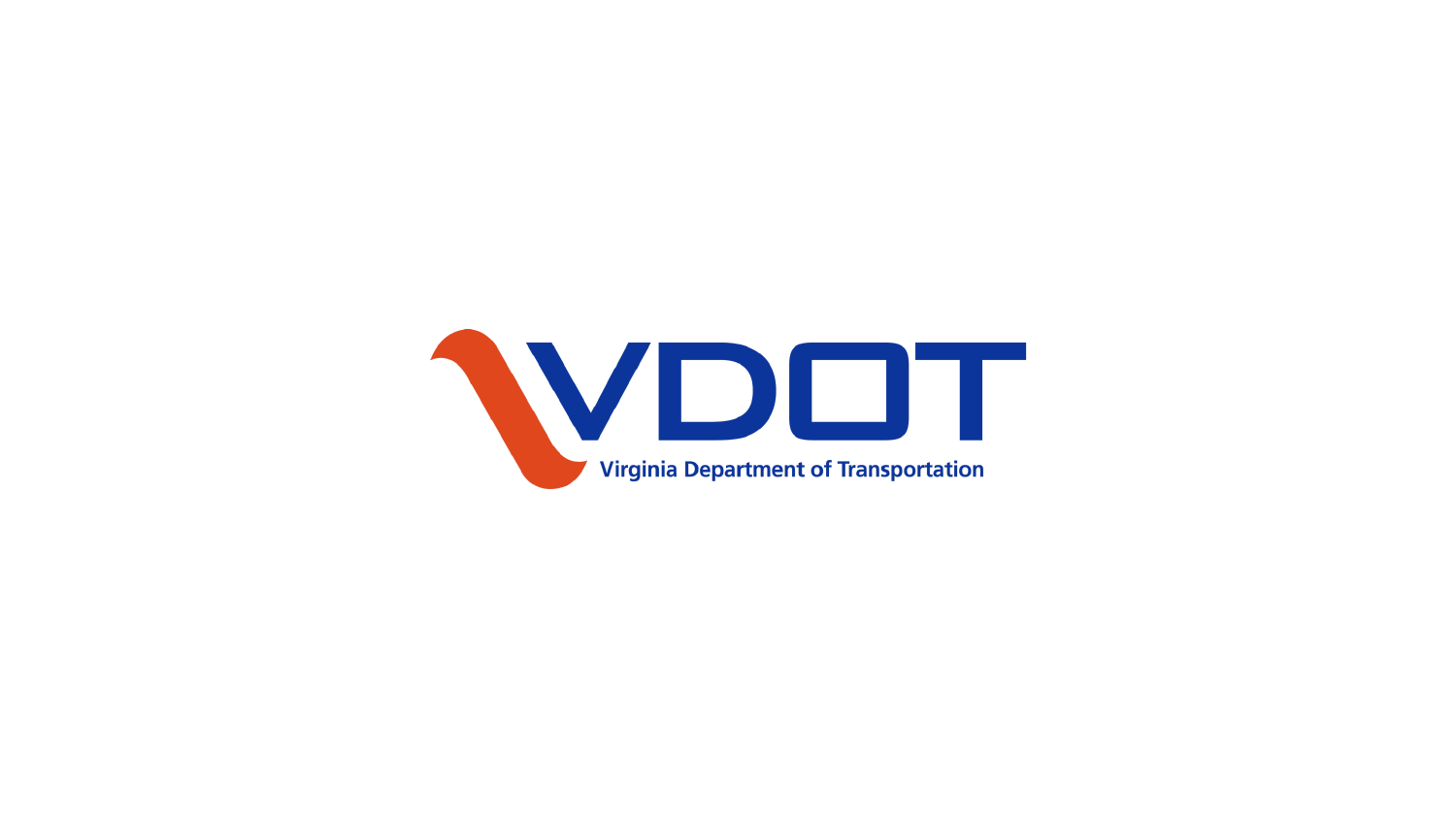

#### **TRANSPORTATION ALTERNATIVES PROGRAM FY23/24 Application Update**

**Russ Dudley - Local Assistance Division** 

**January 11, 2022**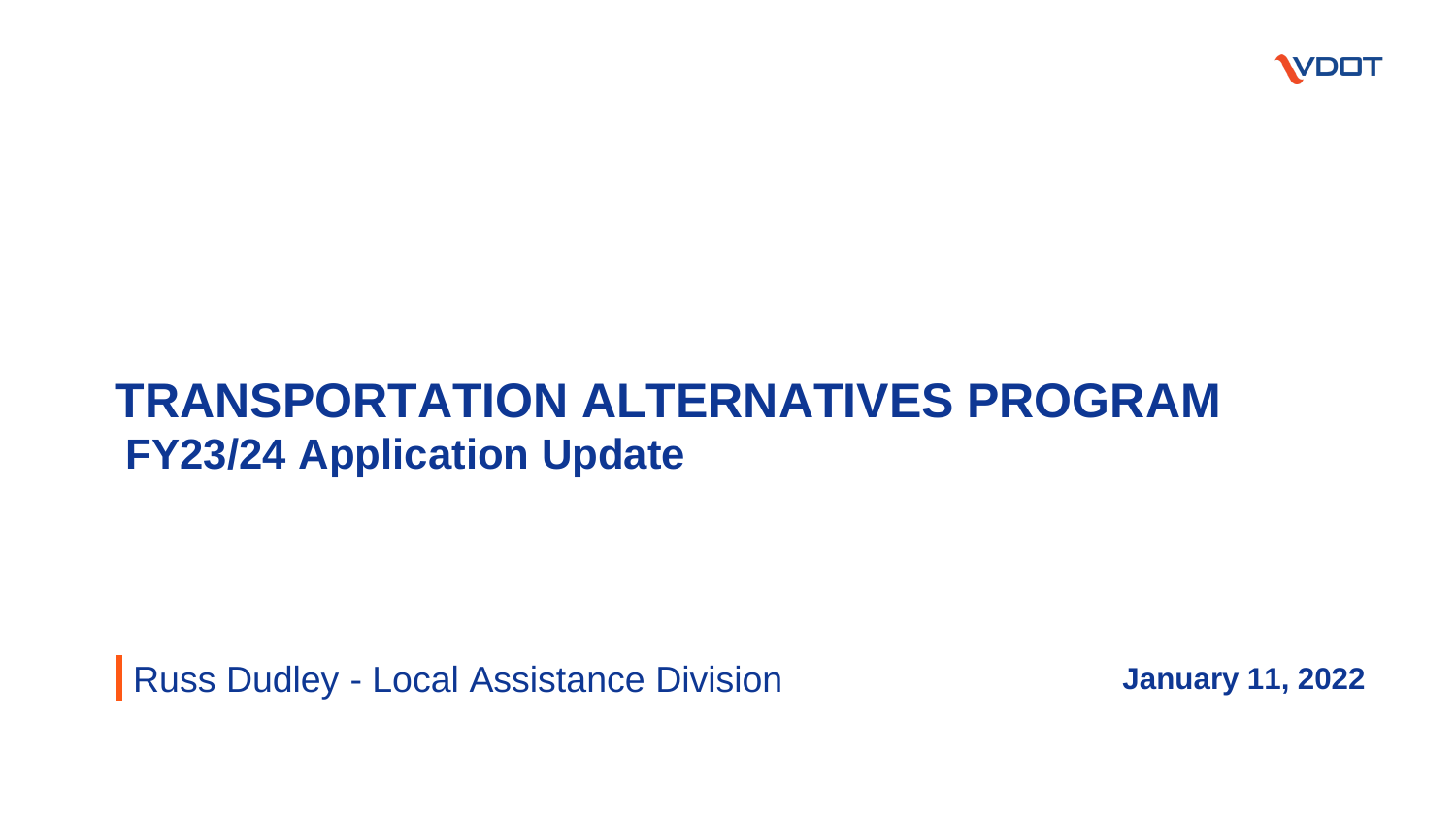### **Program Overview**

- **Available funding includes Transportation Alternatives (TA), Safe Routes to Schools (SRTS)\*, and a Recreational Trail Programs mandatory setaside (provided to Dept of Conservation & Recreation)**
- **10 eligibility categories**
- **Legislation provides that 50% of funds are distributed based on population and 50% can be used anywhere in state**
	- **Metropolitan Planning Organizations (MPOs) in Transportation Management Areas (TMAs) make selections (>200,000 population)**
	- o **District CTB members make selections with \$9M/yr statewide funding**
	- o **CTB At-Large /Secretary make selections with funding based on population areas under 200,000 and any statewide amount over \$9M/yr**

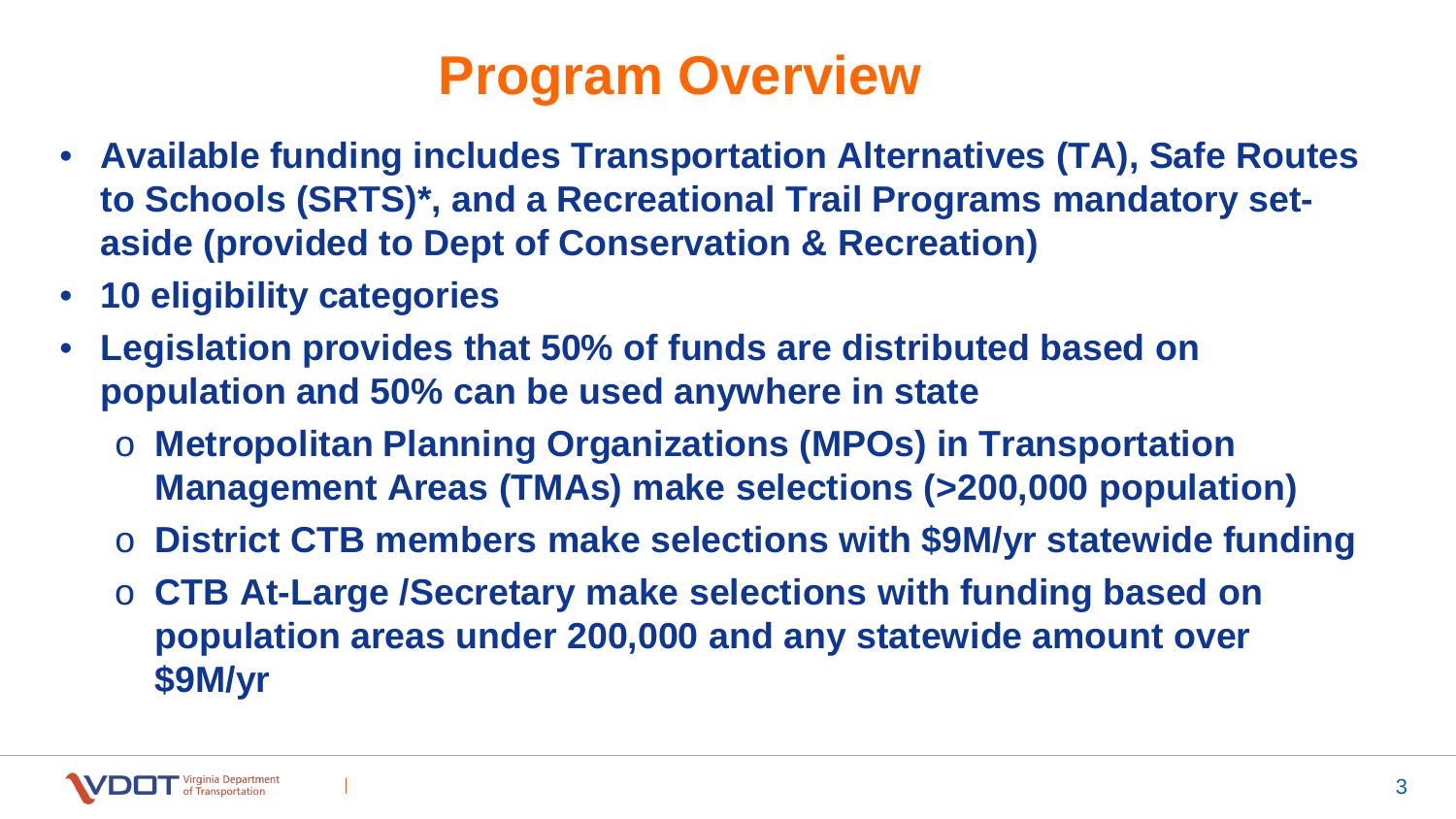## **Eligible Categories**

- **1. On-Road and off-road Bike/Ped facilities**
- **2. Infrastructure projects that provide safe routes for non-drivers**
- **3. Conversion of abandoned railway corridors into trails**
- **4. Construction of turn-outs, overlooks, and viewing areas**
- **5. Inventory, control, and removal of outdoor advertising**
- **6. Rehabilitation of historic transportation facilities**
- **7. Vegetation management practices in transportation rights-of-way**
- **8. Archaeological activities related to impacts from implementation of a transportation project**
- **9. Environmental mitigation of water pollution related to highway construction**
- **10.Environmental mitigation focused on wildlife protection or habitat connectivity**

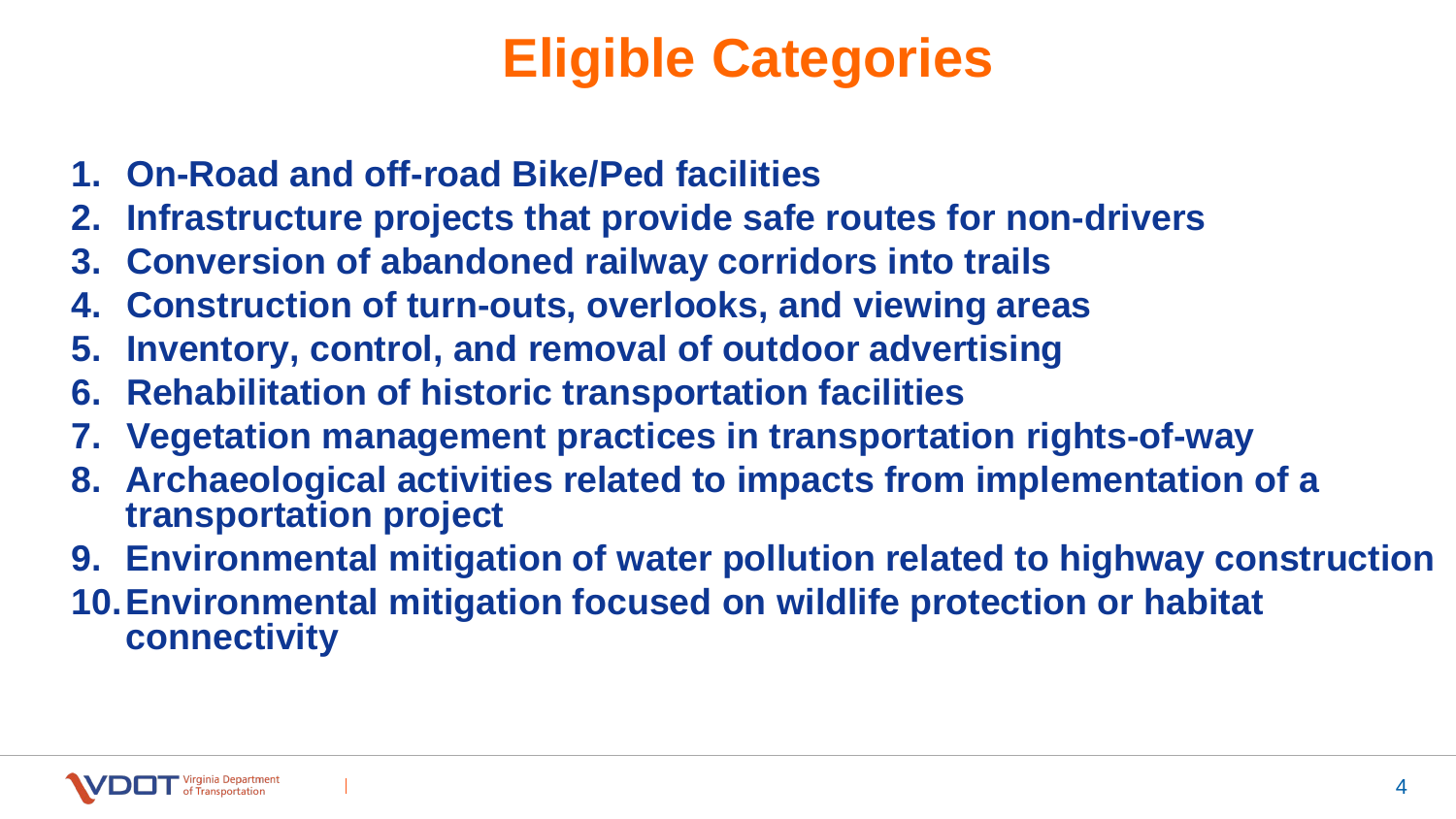#### **Safe Routes To School Non-Infrastructure Program**

- **SAFETEA-LU Funding has Sustained Program until Funding Exhausted**
- **Current Evaluation of Future Options for Program:**
	- **Grant program stays with Transportation Alternatives Program**
	- **Additional funds could be dedicated to support non-infrastructure program**

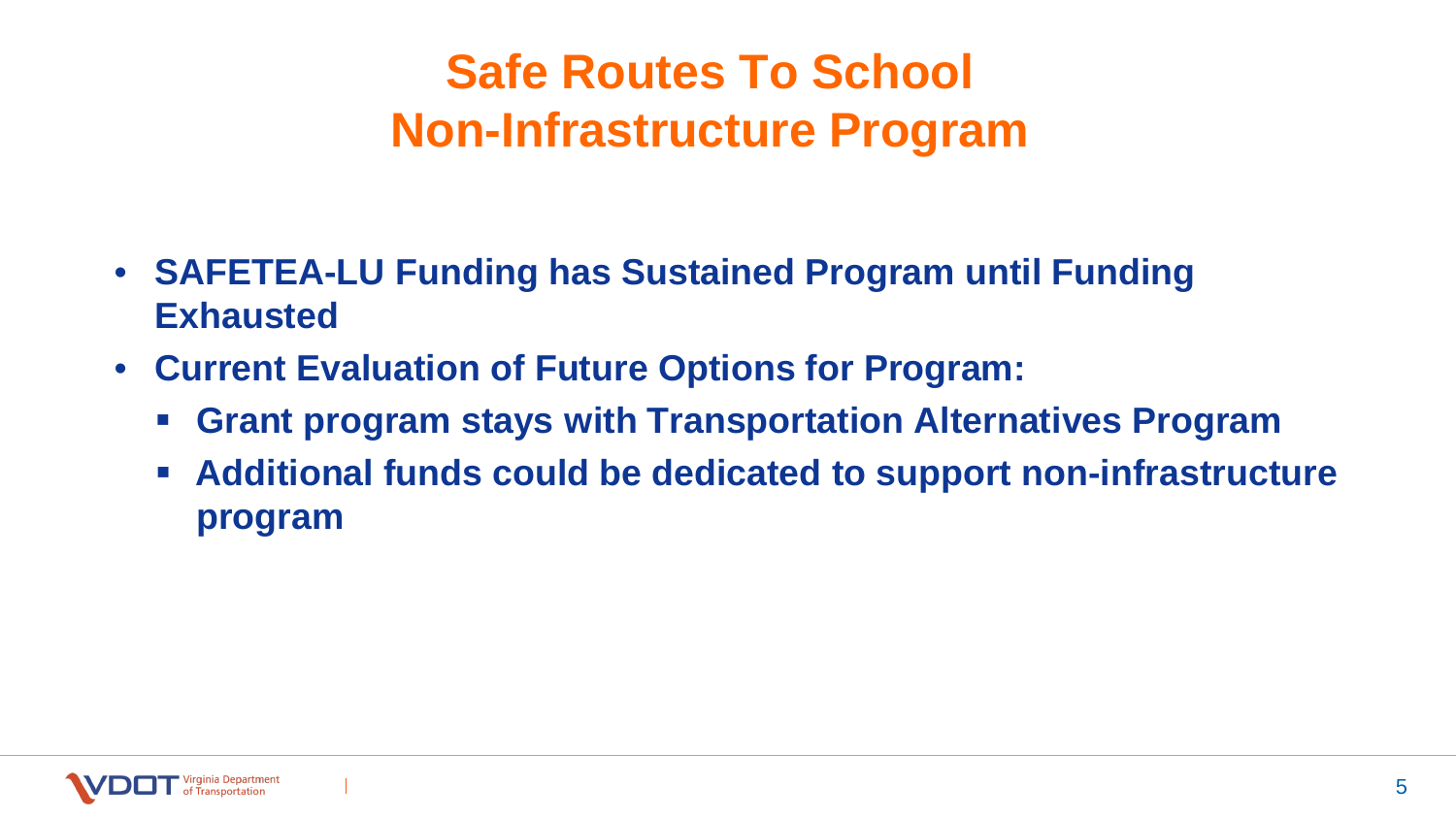## **FY23/24 Application Summary**

- **October 1, 2021 deadline**
- **Applications submitted through SMART Portal for two-year cycle**
- **126 Applications requesting** *~ \$120M*
- **Anticipated allocations FY23/24 ~ \$ 44M after Rec Trails (distribution; Pre-IIJA)**

| <b>Tentative Allocation Distribution (2 Year – Pre-IIJA)</b> |                           |
|--------------------------------------------------------------|---------------------------|
| <b>MPO/TMA Areas</b>                                         | $\sqrt{S}$ ~13.3M         |
| <b>District Members</b>                                      | \$18M (\$2M per District) |
| <b>At-Large Members/Secretary</b>                            | \$~12.7M                  |

#### \* **Potential for additional IIJA allocations to be provided for Trails program**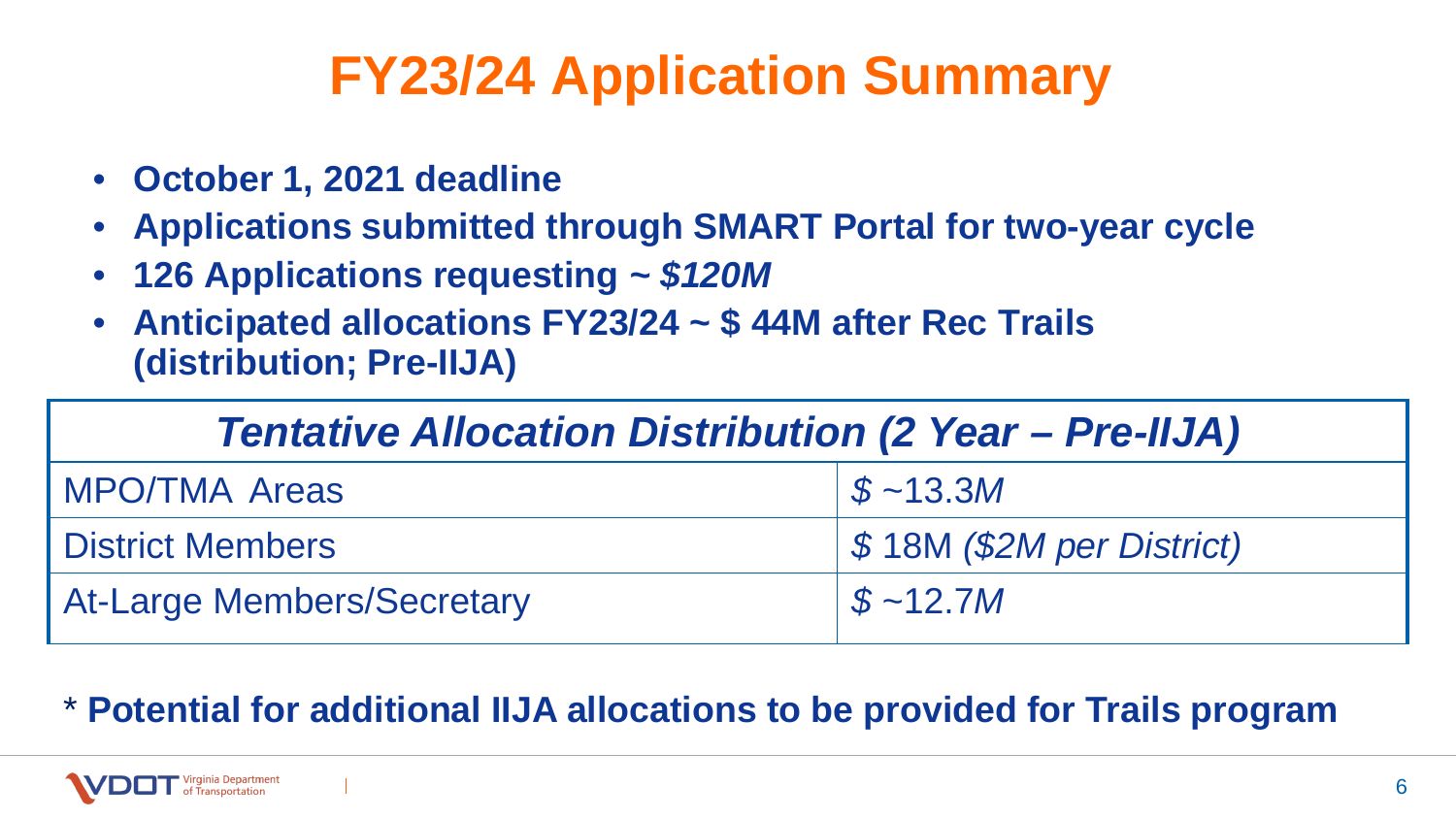# **TA FY23/24 Application Insights**

#### **PRE-APPLICATION INSIGHTS**

- 179 Total Pre-Applications
- 15 Screen-out Decisions
- 45 Conditional Screen-In Decisions

#### **FULL APPLICATION INSIGHTS**

- 133 Full Applications Submitted
- \$214M in total project cost
- \$120M in total TA requests
- 5 Additional Screen-out Decisions due to ineligibility
- 2 Applications Withdrawn by Applicant
- 126 Applications Eligible for funding consideration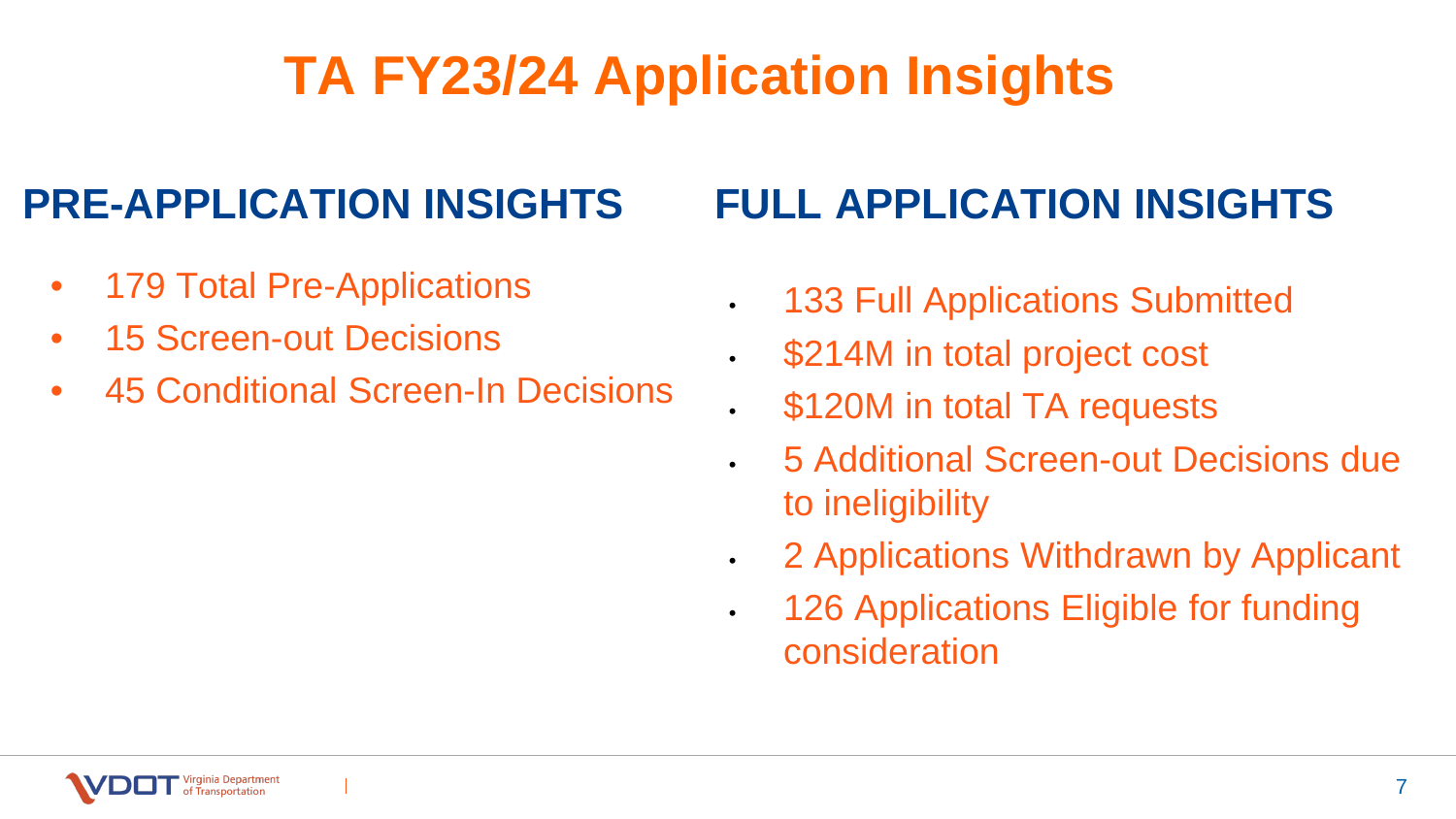# **TA FY23/24 Application Insights**

- 126 Applications
- 5 Safe Routes to School (SRTS) Non-Infrastructure Applications
- Total TA Requested Funding: **\$119,810,277**
- Total Required Local Match: \$29,952,534
- Total Non-TA/Other Funds: \$54,270,234
- Total Project Cost: \$214,175,926

#### **FY23/24 TA: Total # Applications by VDOT District**

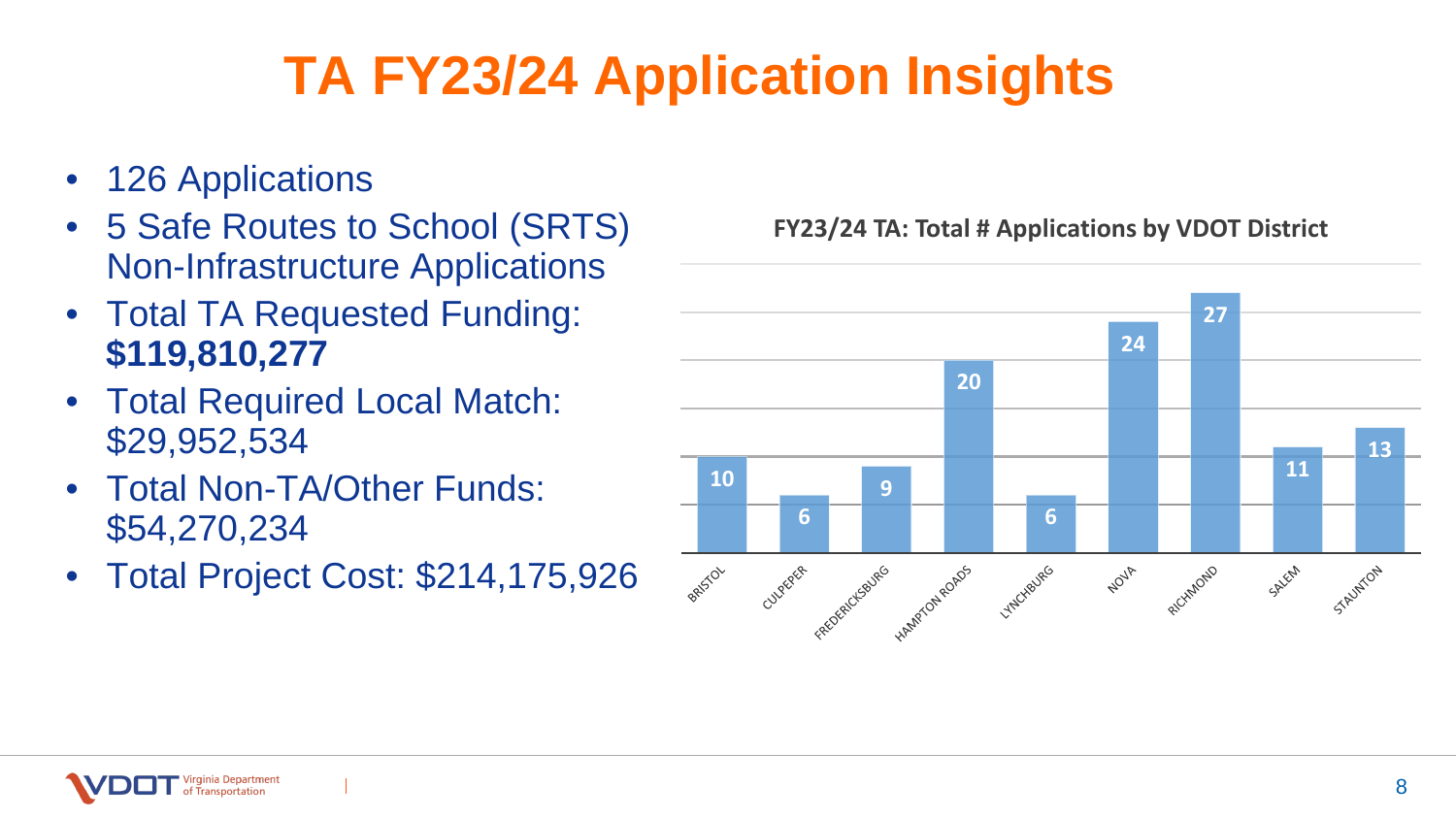## **Application Submittal Package**

- **FY23/24 Application Scorecards**
- **Current CTB TAP Selection Policy**
- **List of Current Active Projects by District**
- **Safe Routes to School Information**
- **Central Office Local Assistance Division Staff Contact List**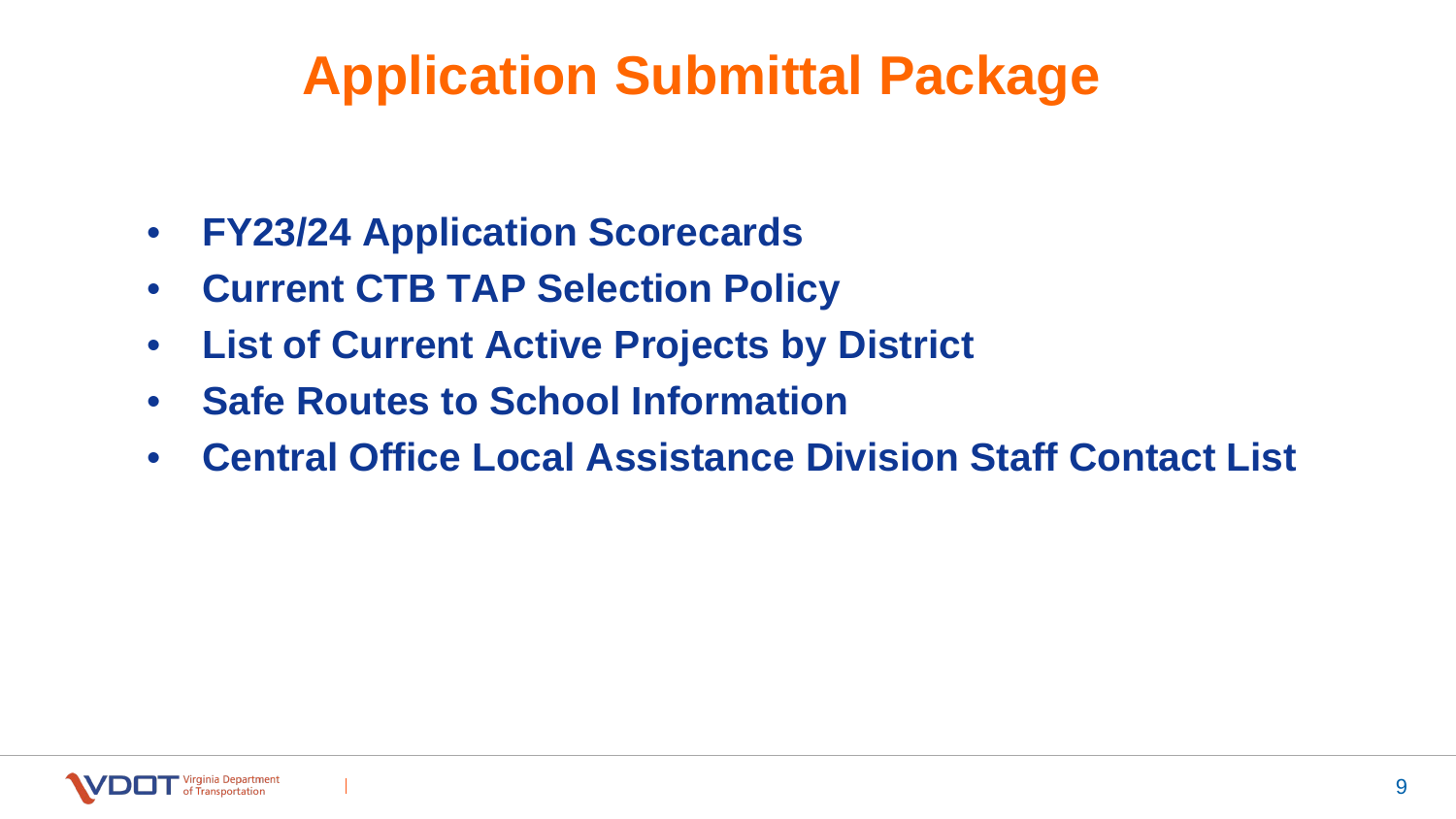#### **Scorecard Review**

- **Packet includes a instructional overview of how to review a scorecard**
- **Table of Contents which also summarizes District and Statewide Ranks of the Merit Scores**
- **Scorecards organized by VDOT District**
- **Individual scorecards for all TA Infrastructure and SRTS Non-Infrastructure Applications**



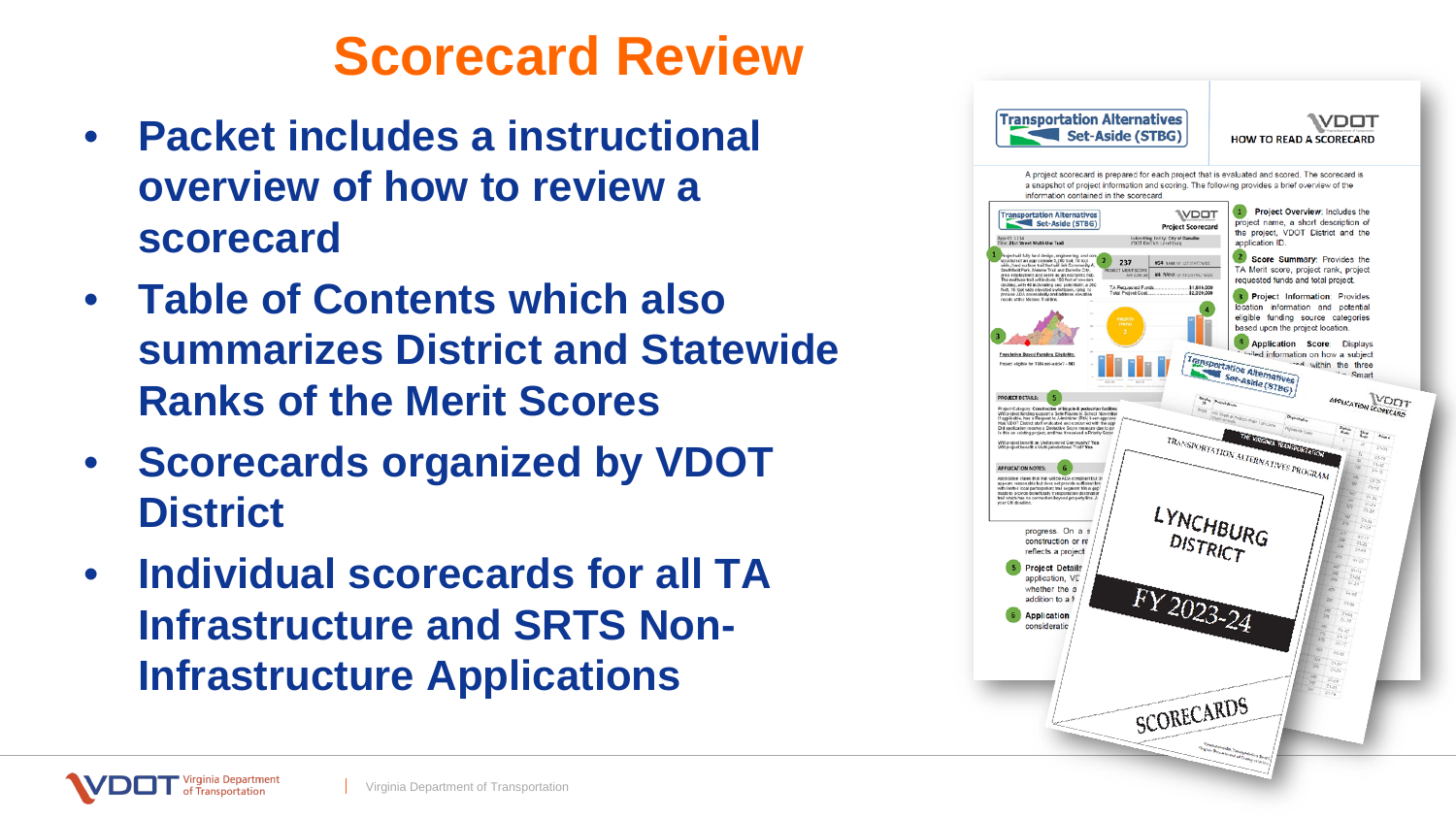### **Scorecard Overview**

Application ID, Project Title, Applicant

**Project Description and Location** 

Project Merit Score (and Priority if existing project), Score Rank by District and Statewide, Cost Details

Additional Project Details and Notes to aid your evaluation



Application states that trail will be ADA compliant but does not specify the proposed width or users; cost estimate appears reasonable but does not provide sufficient breakdown to support this; applicant relies on 80% TA funding with limited local participation; trail segment fills a gap however the sketch does not show / demonstrate connections made to provide beneficially transportation destinations beyond direct connections made to interchange and prior trail which has no connection beyond property line. Applicant has not historically demonstrated the ability to meet 4year CN deadline.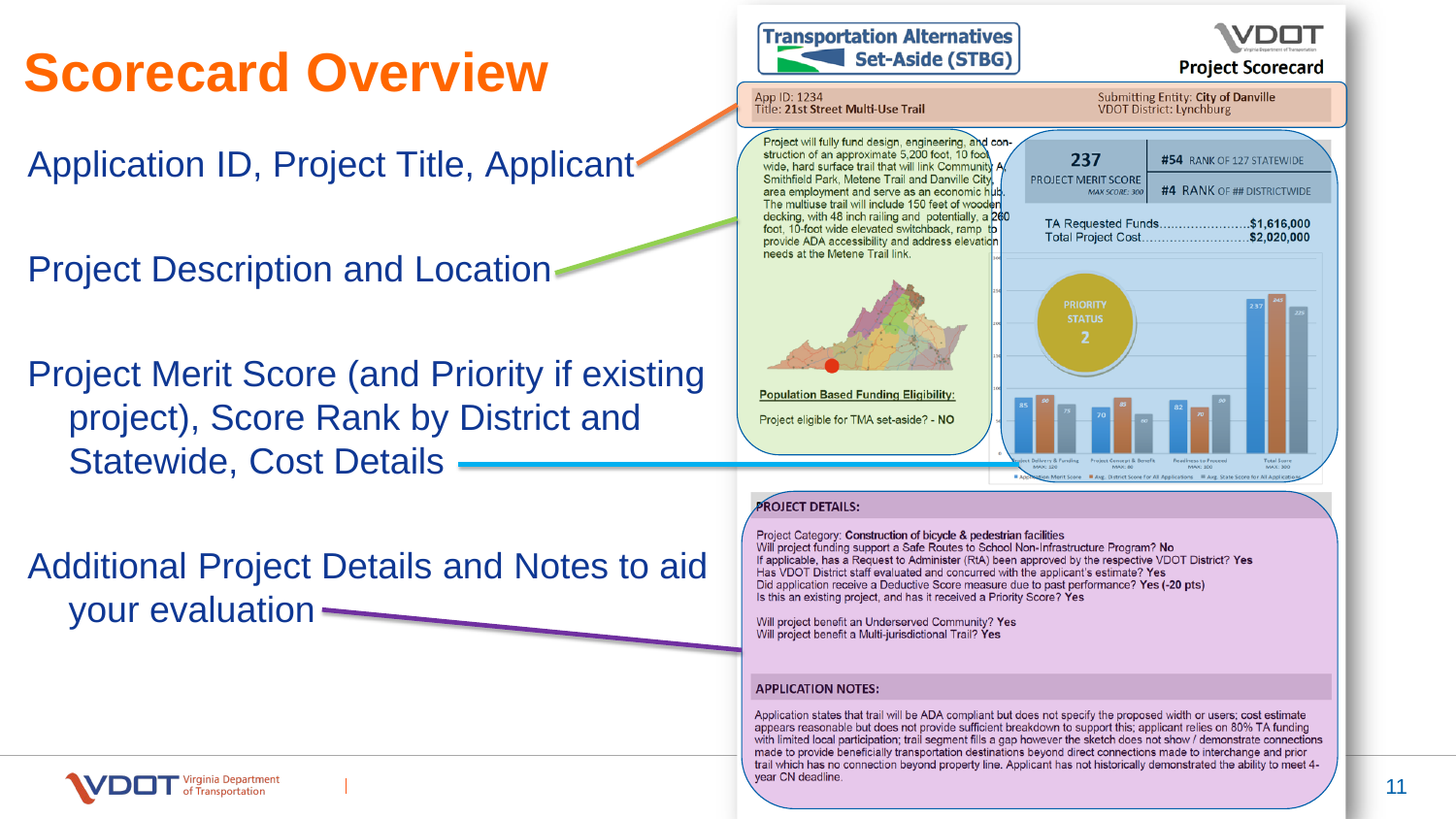### **CTB Project Selection Policy**

- **Selected projects will receive not less than 50% of the funds requested in the application**
- **If requested amount is \$200,000 or less, the request will be fully funded if that amount completes a project**
- **Projects not under construction within four (4) years of the project's first allocations availability are subject to deallocation**

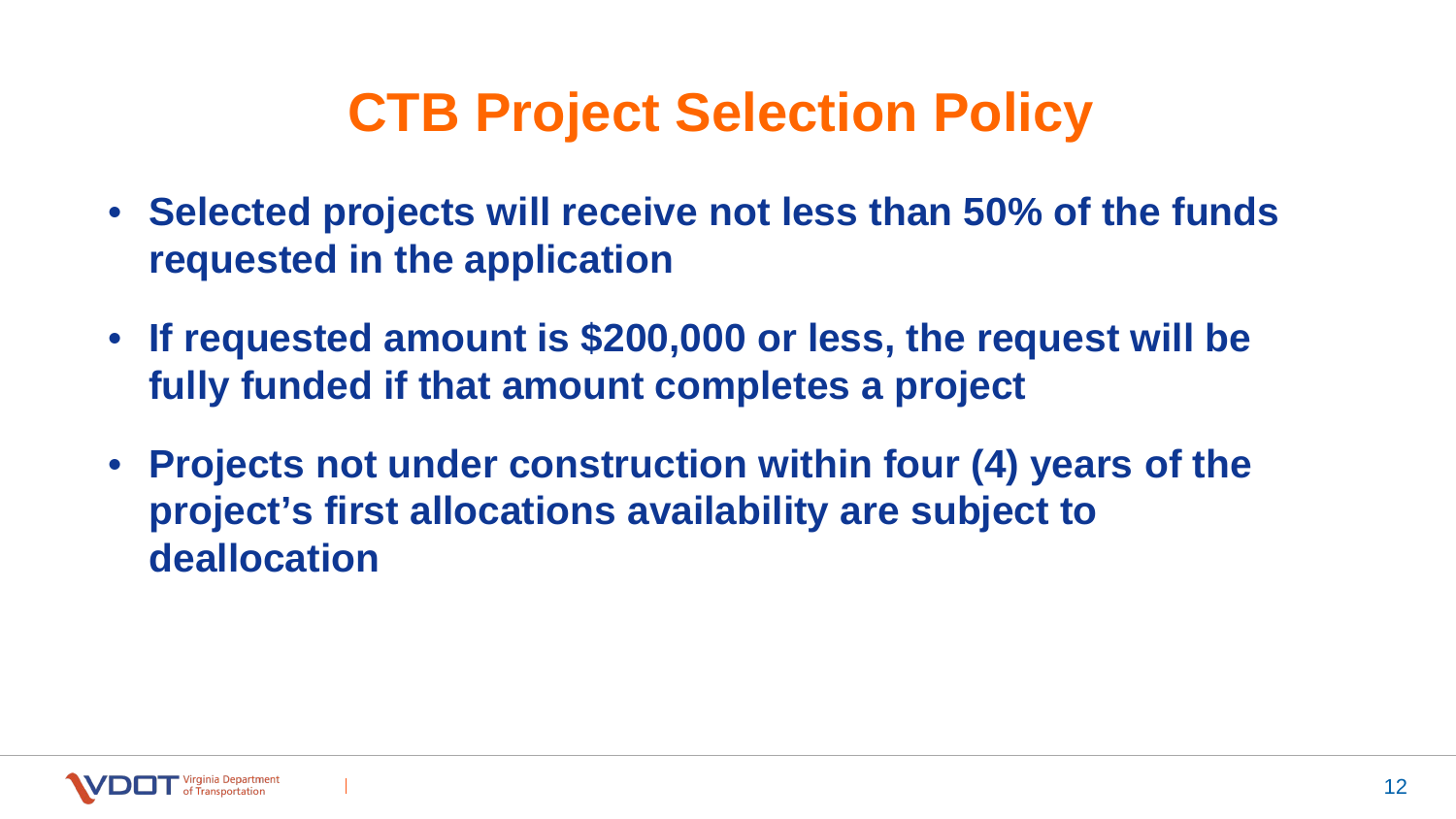## **Project Scoring**

#### **Average Merit Score**

- **All applications have a Merit Score based on:**
	- Project funding
	- Project concept and benefit
	- Project's readiness to proceed

#### **Priority Status**

- **Additional info to assess progress of** *existing* **projects**
	- Focus on projects that will use funds quickly
	- Projects reviewed based on several indicators
	- Ranking from 1 to 6
		- 1 project ready for construction
		- 6 initial stages of project development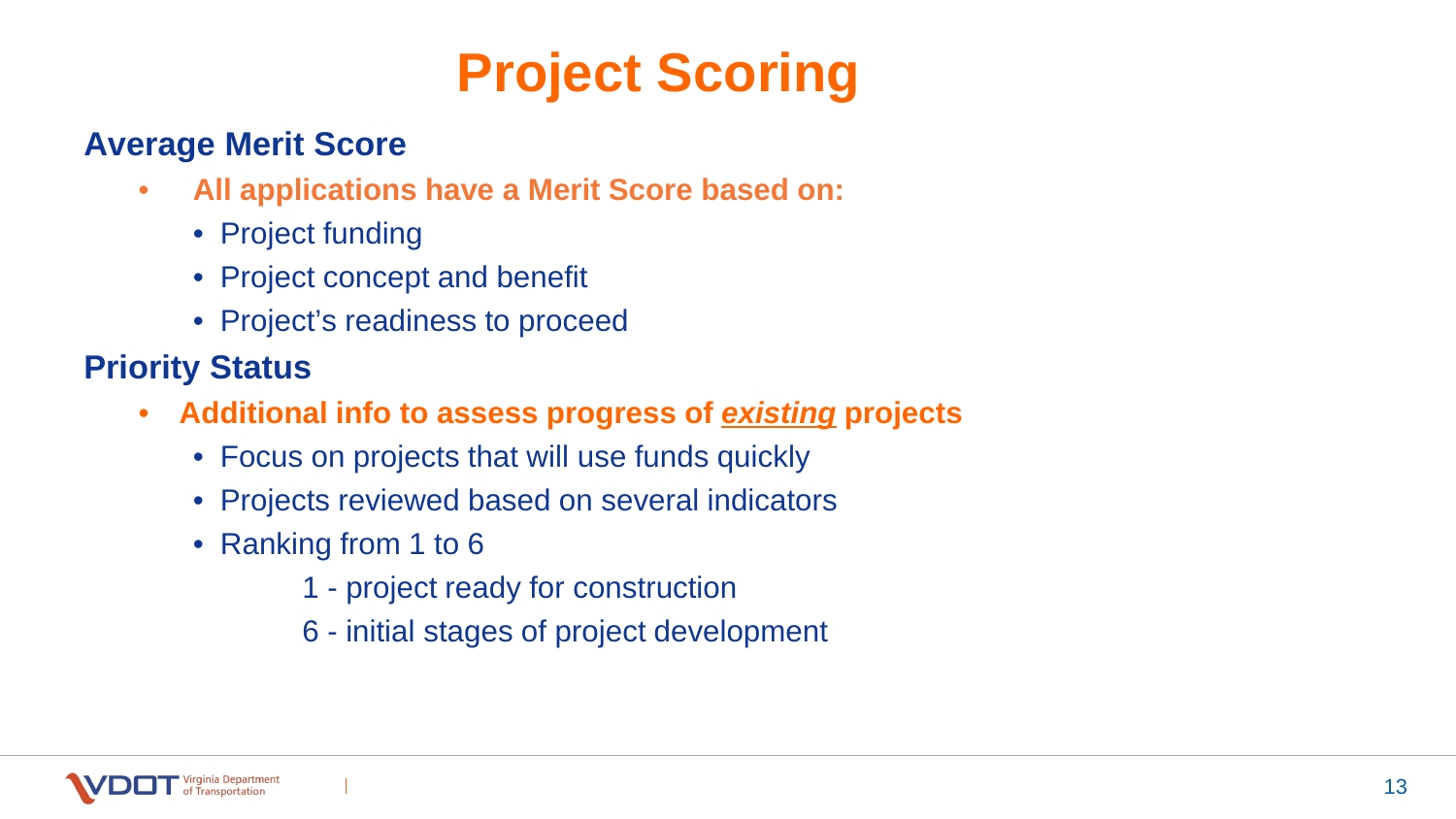## **SRTS Non-Infrastructure Scoring Criteria**

- **Community and school representation on the SRTS Program team**
- **Well-defined vision that addresses the goals of the program**
- **Well-defined activities that address the goals of program**
- **Knowledge of student travel**
- **Knowledge of key issues**
- **Ability to meet the required match**
- **# of Title One schools that will benefit from the award**
- **Percent of budget that will be spent on students rather than salary or administration**
- **Percent of award that will be spent on capital investment (bikes, helmets, etc.)**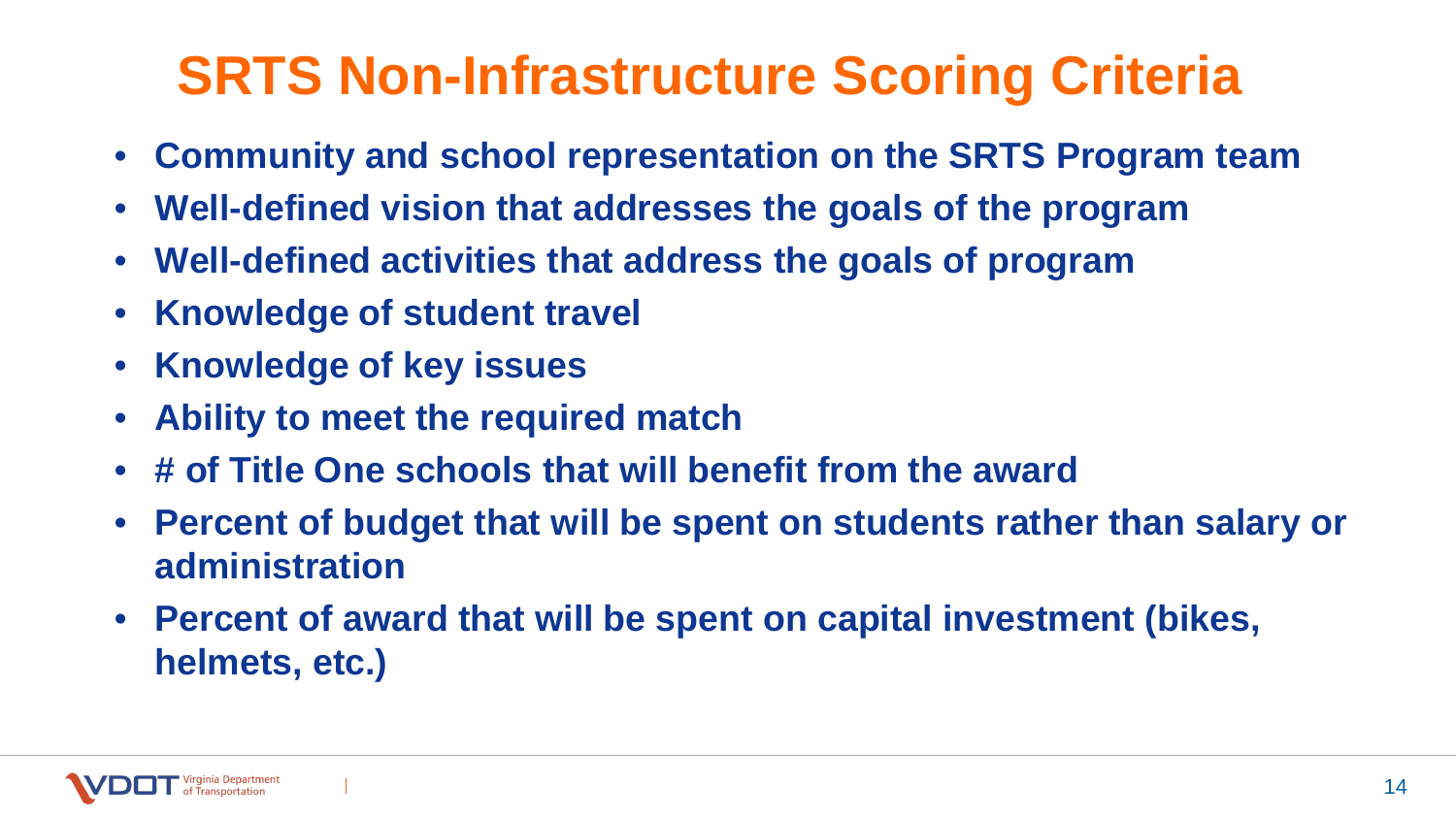#### **District Summaries**

- **Provides indication of current status (under construction, agreement pending, etc.) for all active projects**
- **Color Coded for status – Legend on last page of each District**
- **At-Large Members received all nine district summaries**